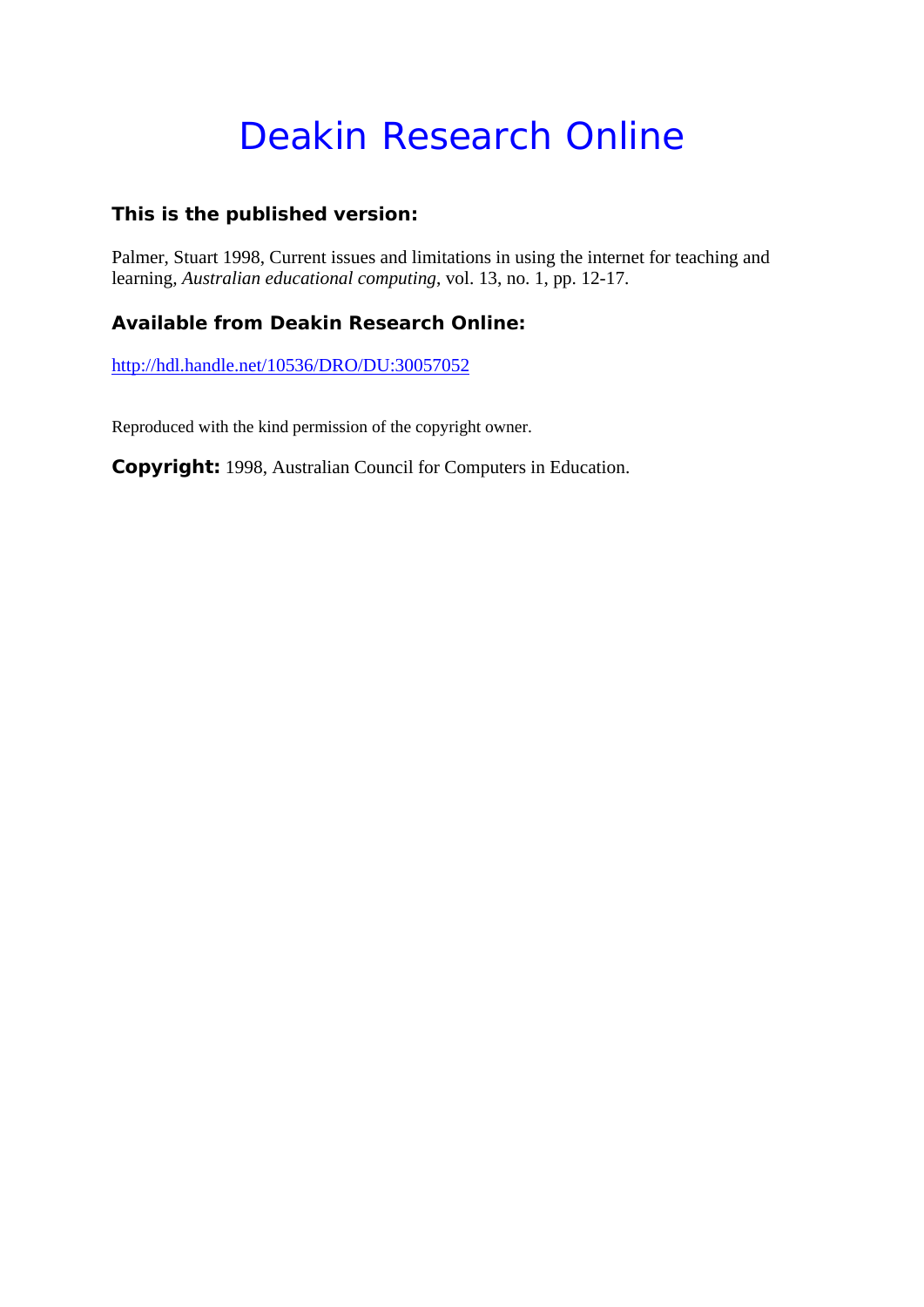# Current issues and limitations in using the Internet for teaching and learning

### **Stuart Palmer**

School of Engineering & Technology Deakin University spalm@deakin.edu.au

**T** *This paper acknowledges the new* **educational possibilities**provided by the Internet, as
well as identifying its current *his paper acknowledges the new educational possibilities p rovided by the Internet, as limitations as an educational medium. Issues of concern in using the Internet include equity and access, i n f r a s t ru c t u re considerations, intellectual property, development methodologies, implications for the d e l i v e ry and administration of*  $eduction, and the relationship$ *between the Internet and other new media in education, including audio/video tapes, computer aided learning software, videoconferencing* and CD-ROM. While the Internet *o ffers valuable opportunities to enhance all modes of teaching and* learning, and it is likely that most of the current limitations of the Internet *in this regard will be overcome in time, those developers currently* pursuing or investigating the Internet as a teaching resource should be *a w a re of the potential difficulties. This paper draws on the experiences of the author in conventional and distance university teaching, and in using the* Internet as an aid to teaching and *l e a rning in engineering and technology*, but the issues addressed *apply generally to those using the* Internet in education.

#### **New Educational Possibilities**

Despite certain misgivings, that will be identified, in part, below, there is little doubt that, just as computer and communication technologies pervade many aspects of our lives, computers have many roles to play in education. These roles include not only classroom teaching and learning experiences, but also administration, teacher training, the planning and development of educational material and general communications.

When the 'power' of global networked communications is added to computer applications we have the Internet. The Internet offers a new range of educational technologies to educators that includes: electronic mail, file transfers, the multimedia capability of the world wide web (WWW), low-cost, desktop videoconferencing, on-line, interactive tutorials, real-time group conferencing, remote access to laboratory experiments (Lemckert & Florance, 1996) and 3D interactive modelling.

For example, in engineering and technology education, computer applications can include computer programming, numerical analysis, computer simulation, computer aided design (CAD), computer aided manufacture (CAM), electronic communications, information retrieval and computer aided learning and assessment.

It is important to note that these new educational opportunities do not come without their own limitations, considerations and values. It is always important to remember that teaching technologies are not an end in themselves, only a means to deliver education: "Technologies do not teach; people do" (Ingram, 1996, p.31).

#### **Equity and access**

For a student to be able to participate in the new educational possibilities offered by the Internet, they must have access to the required computer hardware and software. On-campus students may have relatively easy access to computer labs and workplace-based students may be able to use the facilities of their employer, but off-campus students may have to purchase their own computer and communications hardware and software. However, simply having the requisite computer resources doesn't automatically grant access to the information super-highway. If one is unfamiliar with computers or the Internet, attempting to navigate this new medium can be frustrating and frightening. Brogan (1997) reports in a survey of 158 postgraduate students, composed of roughly equal numbers of on- and off-campus students, that even though more than 90% of students had access to a computer, 75% of all students stated a need for training in the use of the Internet.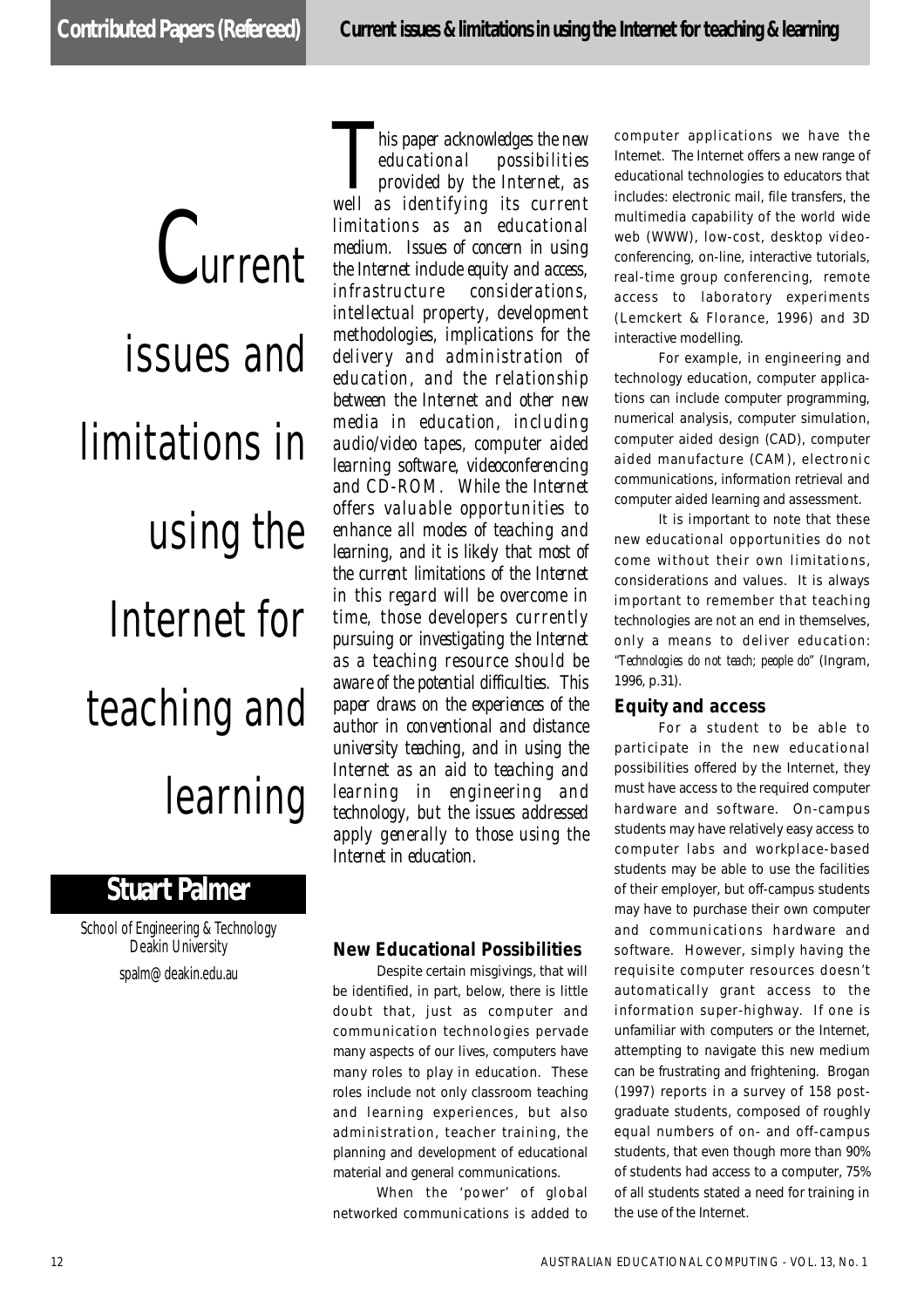Even when everyone is 'on-line', not everyone may have the same type of connection. On-campus students may have the benefit of high speed, dedicated networking, whereas the only option for an off-campus student may be a dial-up modem line that does not support the data transfer rate required for high quality interactive multimedia programs (Ingram, 1996).

Once a student has access to the required equipment, they may face the additional and on-going cost of service access. Those who require only oncampus use of the Internet in computer

labs may pay no direct access costs. Students living close the education institution may face only the cost of a local call to establish a modem connection to the Internet via their university. Students in remote areas may face more significant costs, perhaps even paying by the hour to a commercial service provider, to establish a reliable and reasonable speed Internet connection.

One approach to dealing with student access to the Internet is to simply make it a requirement for students entering a study program to have the necessary computer hardware and Internet connection. This may remove considerations of Internet access for those within the course, but it does nothing to address issues of equality of access to participation in

education, and the barriers to participation created by the adoption of new technology (Milone & Salpeter, 1997). Where only oncampus students are involved, close control can be exercised over both the computing environment and the material presented to students. In this scenario one possibility is to employ a selfcontained intranet, where all the material is preset and preloaded by the system administrators, and with no (or limited) connection to the external Internet (Long & Smith, 1996).

#### **Infrastructure issues**

Anyone involved in the administration and provision of Internet services will be aware of the large infrastructure costs, both capital and maintenance, necessary to provide the basic networking, computer hardware and software, staff training, and staff and student user support required simply to operate in a networked environment - estimates of the 'total cost of ownership' of a PC operating in a networked environment range from US\$1,500 to US\$9,784 (Francis and Johnston, 1997). On top of this comes the costs of the development of educational

*"The nature of off-campus computing access requirements have also radically changed. Previously, a university may have provided a limited number of dial-up modem lines .... Now they must cater for large numbers of off-campus students...*"

> software applications that run in this environment.

> In fact, when it comes to information technology (IT) infrastructure, it is almost pointless to talk about 'capital costs', as to maintain the currency and performance of computer hardware and software, they will need to upgraded or replaced about every three years. In this environment, capital costs effectively become maintenance costs. The product lifecycle of computer hardware and software ensures that owners of

information technology infrastructure are tied to a treadmill of constant expenditure. One Australian university has recently announced that after an 18 month review of operations, it is to sell its 3000 computer workstations and lease them back in a deal that will include maintenance and upgrades, and will cost \$10 million over three years (Computer Deal, 1997) and (Computer Systems to be Outsourced, 1997).

Additionally, for higher education institutions the nature of the IT infrastructure required has changed dramatically over the last ten years. Where previously

> an individual school within a university may have maintained modest computer labs running a limited number of basic applications and specialised software, the current demand from virtually all subject areas for students to have access to powerful wordprocessors, spreadsheets, other specialised applications, multimedia and the Internet has seen a trend toward larger, centrally administered and funded computing laboratories providing a common suite of software applications.

> The nature of off-campus computing access requirements have also radically changed. Previously, a university may have provided a limited number of dial-up modem lines that supported simple textbased terminal access. Now they must cater for large

numbers of off-campus students demanding full access to the Internet and other networked services. Many universities now findthemselves offering the same access services to their students that would be available on a fee-for-service basis from commercial Internet service providers (ISPs), but effectively charge nothing for providing these services. Not surprisingly, they find their access services constantly overloaded and a significant financial burden, to the point were several Australian universities are considering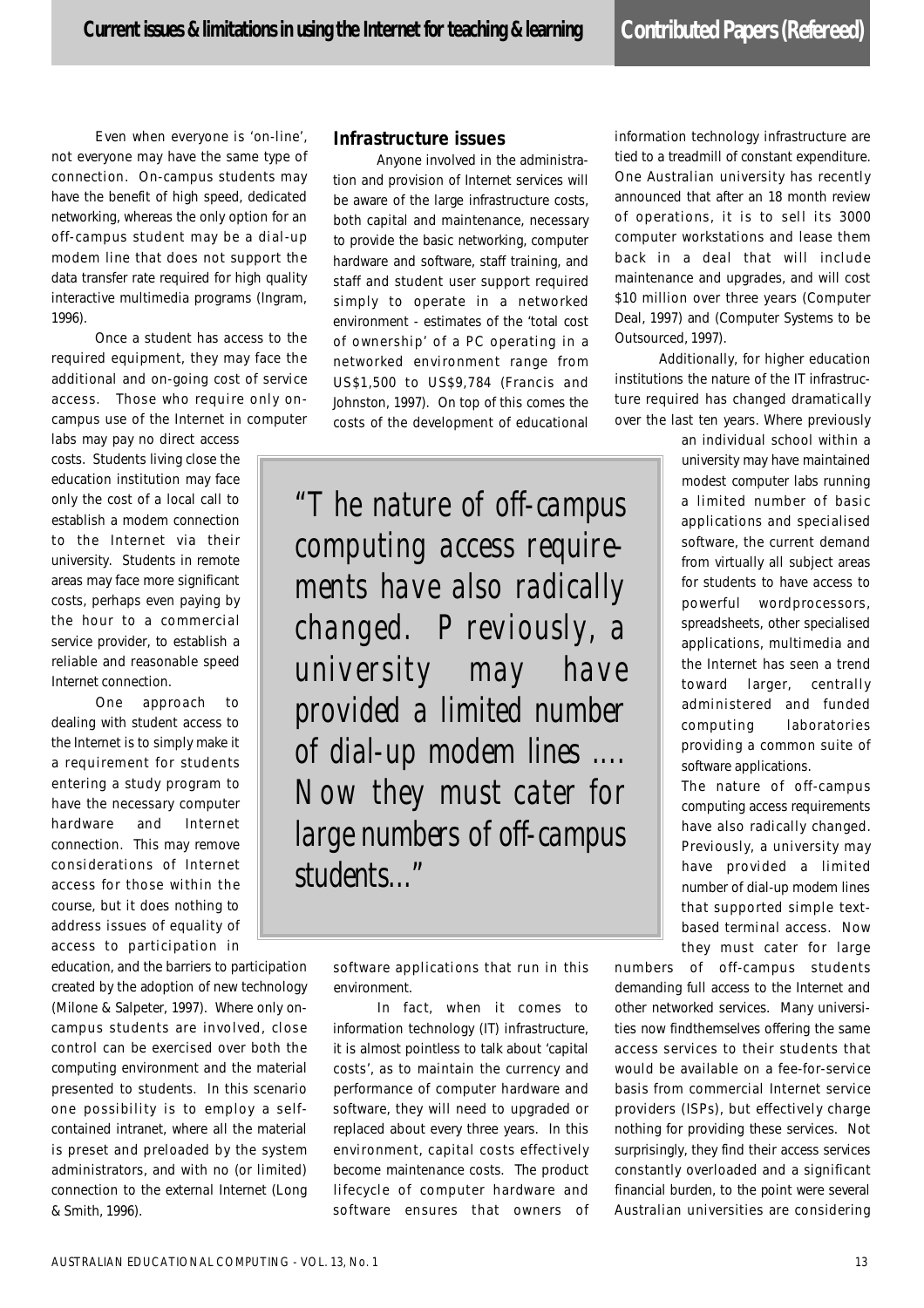introducing charges for dial-up access (Illing, 1996). Now that it has reached the point where universities are considering charging fees for dial-up access, the question must be asked, "should universities be attempting to compete with commercial service providers by duplicating existing infrastructure?". One answer to this question can be found in the Information Technology Strategic Plan of Deakin University which assumes that by the year 2000, *"90 per cent of all external access to Deakin University IT facilities will be via* commercial providers" (Information Technology Strategic Plan, 1997, p.5).

#### **Copyright and intellectual property**

Historically, educators have enjoyed some freedom with the normal provisions of the Australian Copyright Act in relation to print materials to be used for education. However, these freedoms apply to facsimile copying only, they do not extend to reproduction or transmission via electronic means (Course Development Centre, Deakin University [CDC], 1998). Reproduction in a digitised form requires the permission of the copyright holder. This requirement places restrictions on the use of third party materials when the

medium of transmission is the Internet, copyright clearance may take a long time to obtain, or not be granted at all. Under the current copyright legal framework it is not legal to simply take existing printbased course materials that contain items subject to copyright and digitise them for distribution via the Internet.

It should be noted that the Australian Copyright Act is currently under review by the Copyright Law Review Committee (CLRC). The review is a response to concerns that the Act is out of step with technological developments, such as electronic publication and distribution via the Internet, and that it has become unnecessarily complex (CLRC, 1995). In a 1994 report of the Copyright Convergence Group (CCG) (a group formed in 1993 to propose legislative changes to the Copyright Act) one of the recommendations was that a 'technology neutral', broad based right to authorise transmissions be introduced into the Act (CCG, 1994). Such a development, subject to other changes to the Act, would remove the current restriction that limits the educational use of material subject to copyright to print form reproduction only.

In addition to the concerns about the use of third party material on the Internet, there is also the related issue of protection of the intellectual property embodied in documents that may be

*"...there is also the related issue of protection of the intellectual property embodied in documents that may be transmitted over the Internet."*

> transmitted over the Internet. This issue is of particular importance to the developers of educational courseware, as a substantial investment may have been made in development of these materials. Traditionally, course materials were printed, affording at least some protection against misappropriation (other than direct photo-reproduction) in that the material would have to be manually re-keyed or otherwise accurately digitised before it could be reproduced. When documents are transmitted using the Internet, particular via the WWW, a complete electronic version of the source file is sent to the remote computer so that it can be reconstructed on the computer screen. This file can be easily captured by the remote computer, providing the reader

with the entire source material for the document already in electronic form.

#### **Development methodologies and issues**

The Internet is an all-embracing label for a suite of computer network communication services that includes email, newsgroups, Telnet, file transfer protocol (FTP), Gopher, wide area information server (WAIS) and hypertext transfer protocol (HTTP). These services primarily support the transfer of text-based information and files. The hypertext transfer protocol supports the transfer of

> multimedia elements including text, graphic images, audio files, and animations, and is the underlying transport mechanism of the WWW. It should be noted that the development of educational materials for use with the Internet is almost exclusively confined to the WWW, this is due to WWW offering support for text, graphics, animation and other multimedia elements, as well as permitting a high level of interactivity. When approaching the development of materials (educational or otherwise) for the Internet, it is important to be aware of the available development methodologies.

It is possible to perform a straight-

forward and relatively automatic conversion of existing print-based materials, particularly if they already exist in electronic form. Many wordprocessors now have options to save documents in hypertext markup language (HTML) format, the file format required for transmission over the WWW. While this approach offers cost advantages, there may be significant disadvantages, depending on the particular application. If the original material contains items developed by third parties and incorporated in a print-based form under the guidelines of Copyright Act, then copyright clearance will have to be sought for each item if it is to be transmitted electronically via the Internet. Any items in the source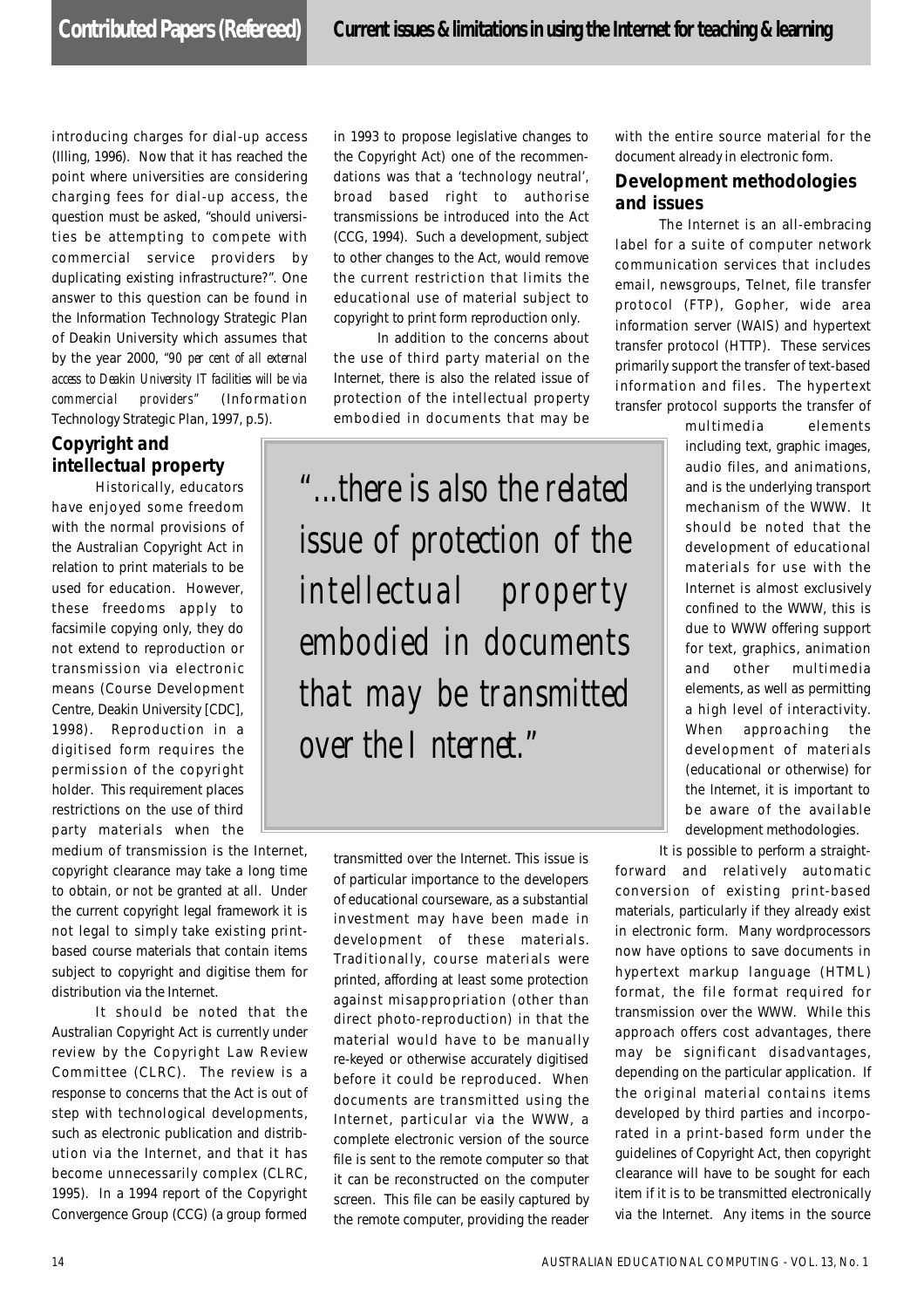document that aren't in electronic form, such as third party figures and tables or hand drawn diagrams, will have to be digitised or electronically re-drafted for inclusion.

Where the source material is printbased, a direct conversion for display on a computer screen may produce a result that is less than visually appealing. What looks good on paper, may not work well on a computer screen, for example, the average computer screen is not long enough to display an entire page at once, requiring students to continually scroll down while

reading. Significant reformatting of the source document may be required to appropriately adapt it to the new medium. The literature related to the readability of computer screens suggests that while the presentation of text on a computer screen does not significantly reduce comprehension, it does impact on reading speed, with the printed page being easier to read than a computer screen, and larger screens being better that smaller screens. Additionally, most readers report a preference for reading the printed page over a computer screen.

Where a document is to

be reformatted or authored anew for transmission over the WWW, there exists the opportunity to create or adapt it to take advantage of the additional content elements that are supported by the WWW, such as colour graphics, audio, video, animation, and interaction. Where learning resources are being developed for both print-based and electronic delivery, the requirements and possibilities of both media need to be considered.

What the preceding paragraphs have been inferring is that designing learning resources for the WWW requires an additional set of skills and resources that includes design of screen layout, hypertext markup, development of multimedia elements such as audio and video clips, WWW document editing software and access to the WWW/Internet. Editorial and instructional design staff who are experienced in the development of print-based materials will require additional training to create materials that use the WWW effectively. Since the advent of wordprocessors and laser printers, just about anyone can create a professional looking printed page but not everyone can present the content in such a way that leads to effective learning. The same can be said for the WWW, with the same wordprocessor, just about anyone can easily create a WWW page, but there are

*"with the printed page being easier to read than a computer screen ... most readers report a preference for reading the printed page over a computer s c r e e n . "*

> still few people with the knowledge and experience to create WWW learning materials that have a sound basis in educational theory and take full advantage of the new educational possibilities offered by the WWW.

> If Internet-based learning resources are to be developed without the use of dedicated editorial or instructional design staff, then the task must fall to specialist consultants or project officers, or to general academic staff. If the task is to be delegated to academic staff, then they too will require individual training and development if meaningful, effective and consistent results are to be obtained. To simply expect that academic staff with a wide variation in computer and Internet literacy and perhaps limited knowledge of

instructional design principles will magically produce quality Internet courseware, without appropriate training, is unrealistic.

Apart from human resources, effective and efficient development of WWW-based learning materials requires specialised and dedicated computer hardware and software. While it is possible to create WWW pages using a standard wordprocessor, there exist specialised WWW authoring programs that provide an integrated development environment encompassing text, graphics,

> colour, sound and animations, as well as document control and management functions. To develop full multimedia applications requires the addition of specialised hardware to a standard computer, including optical scanning capability, audio and video recording and playback, CD-ROM, large amounts of memory, mass storage, and a network connection to the Internet.

#### **Implications for the delivery and administration of education**

Once a university, or even an individual has decided to employ Internet-based

teaching technologies, there are other issues and problems that are likely to arise. Some of those considered above include, will student access to the Internet be compulsory/essential?; are the necessary hardware, software and network resources in place?; if not, will they be provided centrally by the university, or must the faculty/school provide them? Similar questions need to be answered regarding staff training and development; who will fund the capital and on-going system costs?; and what development methodology will be used to create the learning materials? A fundamental consideration in answering most of these questions relates to the nature of the development exercise, is it intended as a 'one off', special project to create an item,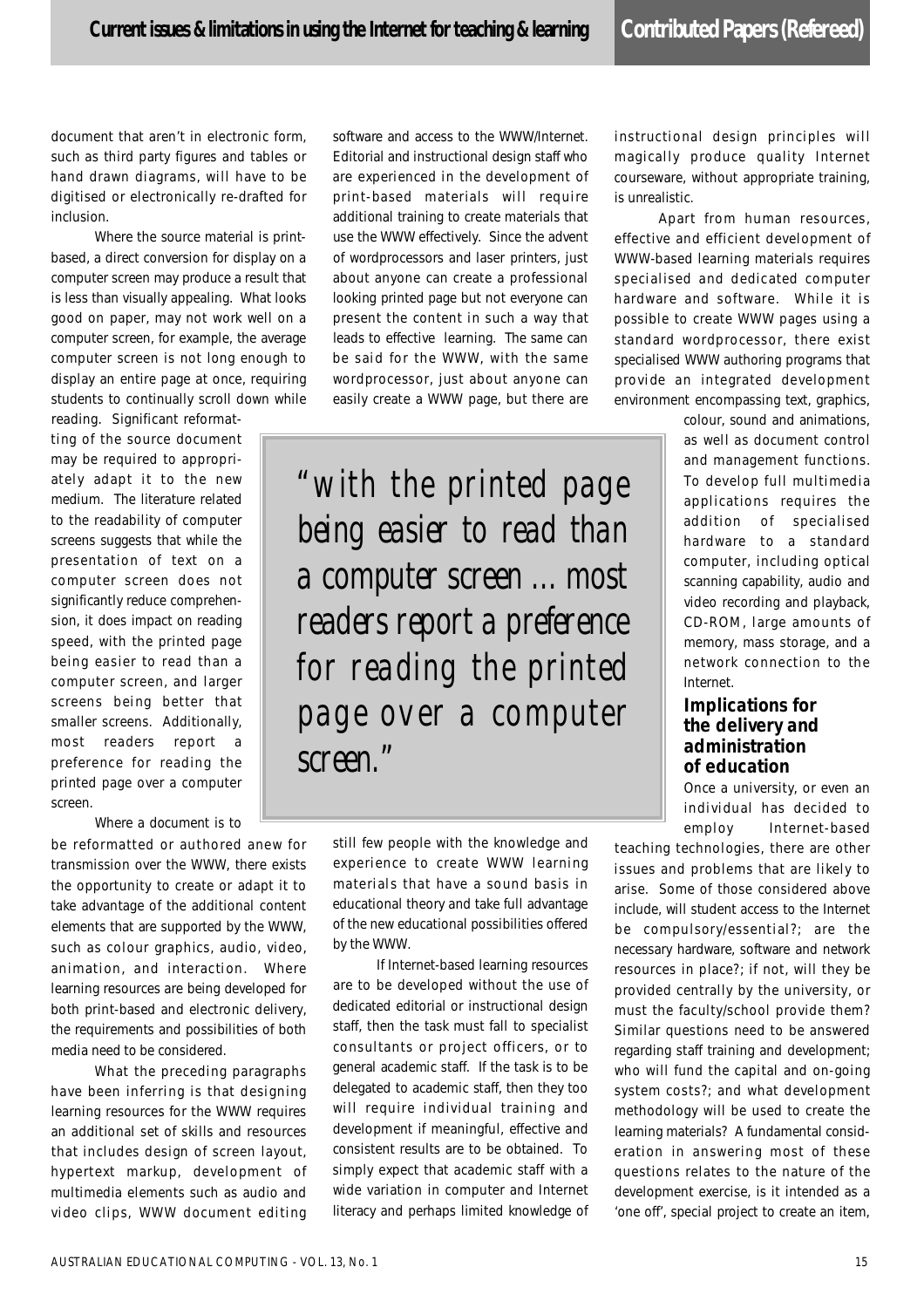or items of specific courseware, or is it intended as an on going and 'normal' part of the courseware development and delivery process?

The development of WWW-based learning materials is similar in nature to conventional software development. This suggests that the difficulties experienced in accurately estimating software development costs (Kusters, van Genuchten & Heemstra, 1990) are likely to apply to WWW courseware development as well.

While many of the same difficulties arise when using the WWW for teaching both on- and off-campus students, at least the on-campus computing environment is normally under the control of the teaching institution. The nature and variability of the off-campus computing environment, which is normally under the control of individual students, leads to many problems, some of which are described below. Given that one of the primary justifications for pursuing developments in this medium is ability of the Internet to bring education to students, via the communications network, regardless of their location, then the organisation of effective off-campus computing is crucial.

First of all, off-campus students have to get connected to the university's network, which normally means a dial-up modem link. Communications software and details of the procedure for connecting to the university's network must be provided to students. Normally, there will also be some bulletin board or other user interface to the network that the student must use to access specific subject-related and general resources, documentation for using this system must also be provided. Some of this documentation is likely to be produced centrally for universal distribution, and the rest will be produced by faculties/schools to deal with coursespecific details. All of which must be coordinated and delivered to off-campus students.

Anyone who has been involved with off-campus computing will be aware of the wide variety of problems experienced by students attempting a modem dial-up connection. Such

problems are typically caused by incorrect configuration of the student's modem and/or communications software, or because the student simply does not have the knowledge of computing necessary to understand the directions given in the documentation provided, but, may be caused by problems as difficult to diagnose as corrupted files on the floppy disks used to distribute connection software to students.

Problems of this nature can provide difficulties for a computer 'expert' on the spot, so it is not surprising that they can be extremely difficult to diagnose by 'remote control' when a student calls the university computer centre and says, "I can't get it to work". Where the system is comprised of centrally supported computing infrastructure, special resources developed by the faculty/school and the remote student's equipment, attempting to pin down the location and nature of a problem can be virtually impossible. If the student cannot access expert assistance locally, it is not uncommon for such problems to remain unresolved, with the student simply never getting 'on-line'.

Once initial courseware materials are developed and students are connected to the network, the issue of administration of on-line teaching must be considered. Authors of WWW learning materials normally include contact information, in keeping with the nature of the medium this is often in the form of an email address. If the number of students accessing the material is large, the author may find themselves inundated with questions, request and comments sent via email. While some of these electronic requests will replace enquiries that would have traditionally been made by the telephone, fax or post, the ease with which students can create and send an email message is likely to lead to a net increase in their demand on academic staff time. Where electronic communication is designed to be an integral component of the course, such as a discussion group, bulletin board or email list, the new administrative load can involve supervision, housekeeping, responding to

direct enquiries or general questions from the group, moderation of discussions and production of summaries or digests of discussions. Even where there is no planned electronic discussion, and the materials are simply placed on the WWW for students to access and read, there is still a need to keep this information up to date and evolving if the desire is for students to visit the information regularly. A static WWW site is soon recognised as such, and students lose the motivation to regularly check back to see 'what's new'.

There exist a number of integrated applications that provide a framework for the development and management of online (particularly WWW-based) teaching and learning resources. These applications include Learning Space from Lotus, Virtual-U from Virtual Learning Environments Inc, WebCT from WebCT Educational Technologies and Top Class from WBT Systems. The typical features provided by these systems include operation via the WWW, email, file exchange, newsgroups, self-assessment, testing and progress tracking tools for students, course planning and management, instructional design tools, grading and results analysis, and security tools. The benefits of these systems are their integrated development and management environment and their abstraction of the user from the underlying WWW and database technologies.

#### **Relationship with other new media**

'Multimedia' and 'new media' are somewhat overused terms in education, but the various technologies that fall under these headings can be valuable teaching tools (Satran, 1994). By definition, 'multimedia' refers to a communications system that combines more than one media, this then includes audio and video tapes, interactive computer programs, computer aided learning (CAL) packages and videoconferencing. The WWW is generally included as one of the new media, so a comparison of the WWW with some other of the new media is valuable.

Where the aim is to provide learning resources to off-campus students

55